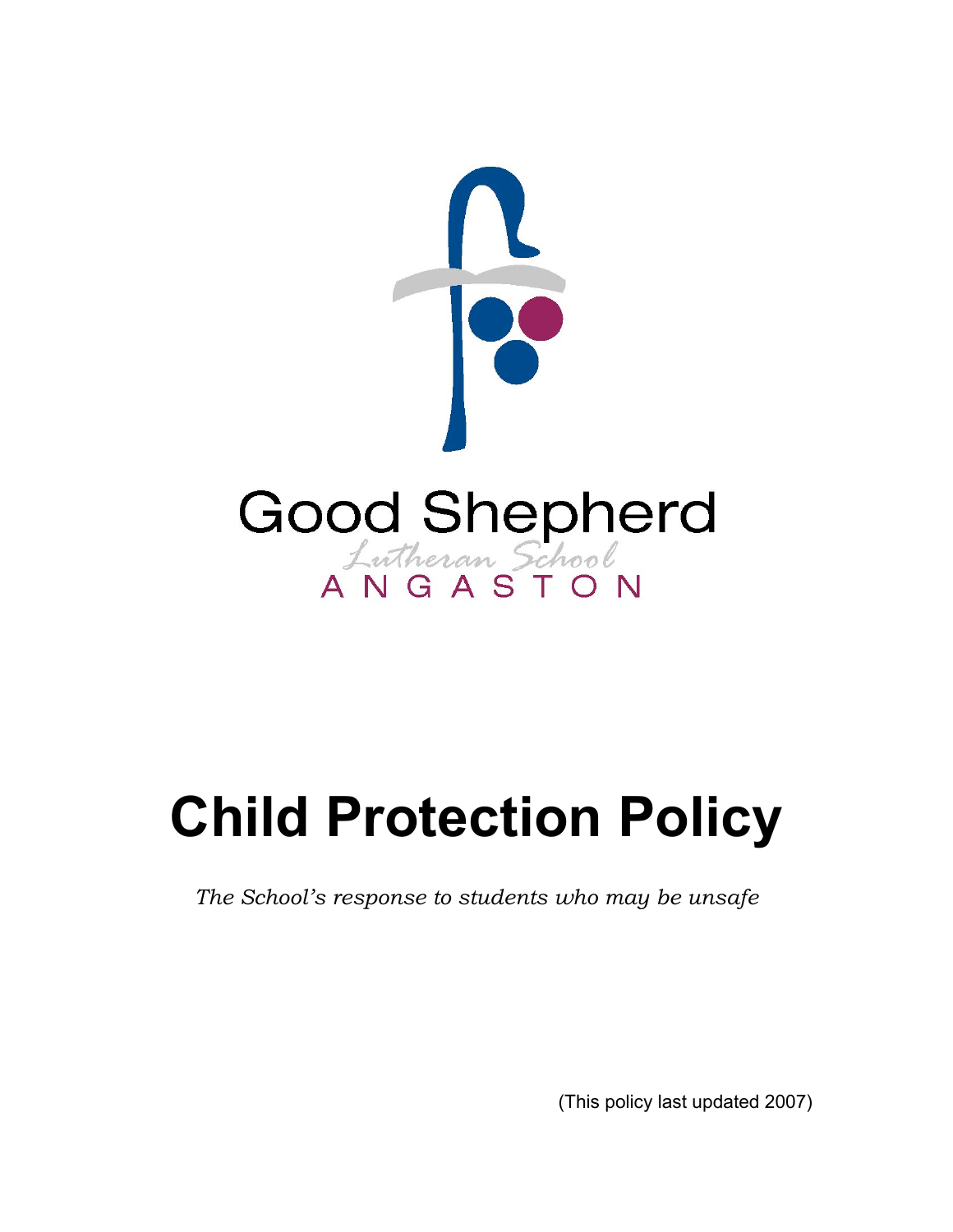## **Rationale**

Good Shepherd Lutheran School has a responsibility to do its best to provide a safe environment for all students.

This responsibility includes the recognition and response to children who appear to be, and/or report to a staff member or volunteer that they are uncomfortable or afraid of an adult's behaviour towards them.

- Children have the right to be emotionally and physically safe at all times wherever they may be.
- Child abuse can occur anywhere and can be perpetrated by any one including older children and adults close to the family or in positions of trust.

Under the Child Protection Act 1993, the State of South Australia has mandated Families SA to investigate and intervene in family life when there is a suspicion on reasonable grounds that a child is at risk of abuse or is being abused.

A teacher, staff member or volunteer in any educational institution is a Mandated Notifier required by law to report to the Child Abuse Report Line (13 14 78) their suspicions that a student may be unsafe or being abused.

## **The School Policy** therefore is that:

Staff undertake the Mandated Notifiers' training course to be aware of their legal responsibilities, the processes of reporting, liaison with Families SA organisation and preparedness to respond to a child who is or may be being abused.

- Staff follow the school's written procedure in notifying Families SA. (Refer Appendix 1)
- The person who notifies Families SA (the Mandated Notifier) is the person who is concerned or to whom the child has disclosed.
- The Mandated Notifier should ring Families SA to discuss any concerns they may have about a student and whether a formal notification needs to be made about the student's current situation.
- The Mandated Notifier will inform the Principal immediately following consultation with Families SA. (Informing the Principal does not pass on the responsibility to the Principal).
- Staff document any signs or behaviours of students they are concerned about, and any conversations held with a child who discloses that they are unsafe.
- When Families SA becomes involved with the student and their family, the Mandated Notifier chosen by the student remains a support for the student at school where possible.